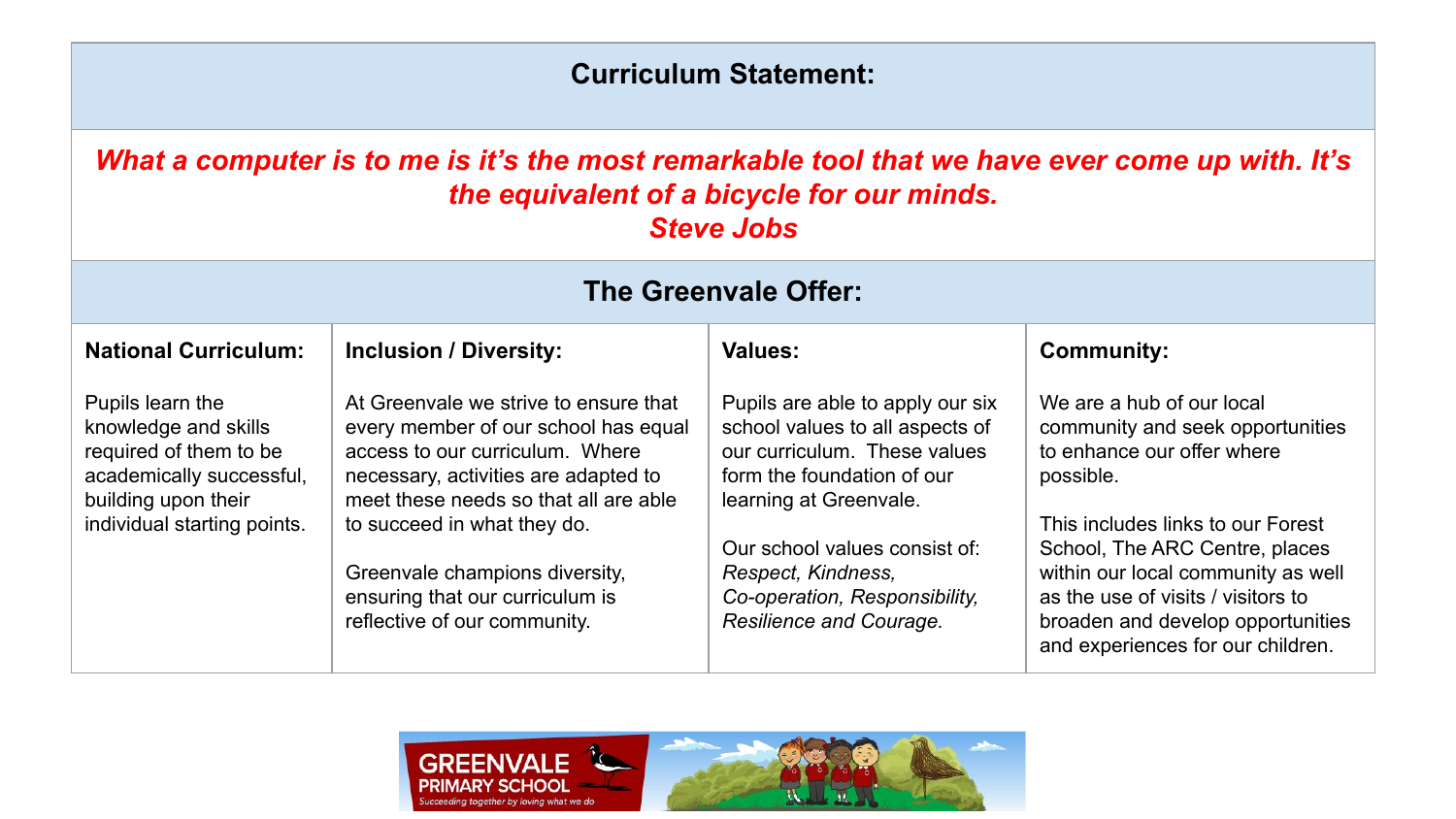| Intent<br>(What do we want our children to know<br>and be able to do?)                                                                                                                                                                                                                                                                                                                                                                                                                                                                                                                                                                                                                                                                                                                                                                                                                                                                                                                                            | Implementation<br>(What will it look like in the classroom?)                                                                                                                                                                                                                                                                                                                                                                                                                                                                                                                                                                                                                                                                                                                                                                                                                                                                                                                                 | Impact<br>(How will this be measured?)                                                                                                                                                                                                                                                                                                                                                                                                                                                                                                                                                                                                                                                                                                                                                                                                                                                                                                                         |  |  |
|-------------------------------------------------------------------------------------------------------------------------------------------------------------------------------------------------------------------------------------------------------------------------------------------------------------------------------------------------------------------------------------------------------------------------------------------------------------------------------------------------------------------------------------------------------------------------------------------------------------------------------------------------------------------------------------------------------------------------------------------------------------------------------------------------------------------------------------------------------------------------------------------------------------------------------------------------------------------------------------------------------------------|----------------------------------------------------------------------------------------------------------------------------------------------------------------------------------------------------------------------------------------------------------------------------------------------------------------------------------------------------------------------------------------------------------------------------------------------------------------------------------------------------------------------------------------------------------------------------------------------------------------------------------------------------------------------------------------------------------------------------------------------------------------------------------------------------------------------------------------------------------------------------------------------------------------------------------------------------------------------------------------------|----------------------------------------------------------------------------------------------------------------------------------------------------------------------------------------------------------------------------------------------------------------------------------------------------------------------------------------------------------------------------------------------------------------------------------------------------------------------------------------------------------------------------------------------------------------------------------------------------------------------------------------------------------------------------------------------------------------------------------------------------------------------------------------------------------------------------------------------------------------------------------------------------------------------------------------------------------------|--|--|
| Enable pupils to gain knowledge and skills<br>across the three main areas: Computer<br>Science (programming and understanding<br>how digital systems work), Information<br>Technology (using computer systems to<br>store, retrieve and send information) and<br>Digital Literacy (evaluating digital content<br>and using technology safely and<br>respectfully).<br>Provide opportunities for every child to<br>become an independent and competent<br>user of technology, ready for their future.<br>Equip all children with life skills to prepare<br>them for the digital world we now live in.<br>Ensure all children are socially responsible<br>online by maximising awareness of<br>personal safety and security risks.<br>Every pupil to become an independent,<br>autonomous user of a range of computing<br>technologies, including being introduced to<br>laptops, iPads, chromebooks and<br>interactive whiteboards, allowing them to<br>continually practice and improve the skills<br>they learn. | PurpleMash scheme of work is used to<br>$\bullet$<br>deliver the Computing curriculum.<br>Regardless of a pupil's background,<br>$\bullet$<br>ability or additional needs, all pupils will<br>take part in both isolated and discrete<br>computing lessons.<br>We teach the National Curriculum<br>$\bullet$<br>following a clear progression in skills and<br>knowledge to ensure both a depth and<br>breadth of understanding.<br>Each year group has a balanced<br>$\bullet$<br>coverage of the three strands of<br>Computing. Lessons are sequenced and<br>knowledge and skills are built upon year<br>on year to maximise opportunities and<br>learning for all pupils.<br>Cross curricular learning is implemented<br>$\bullet$<br>where appropriate, allowing meaningful<br>links to the wider curriculum.<br>Both in Computing lessons and other<br>$\bullet$<br>curriculum subjects, pupils use<br>computers, iPads and Chromebooks with<br>access to a range of apps and software. | Pupils understand the main knowledge<br>$\bullet$<br>and skills of the three main areas of<br>Computing.<br>Children receive a fun, engaging and<br>$\bullet$<br>high-quality computing education.<br>Misconceptions are addressed and are<br>$\bullet$<br>fed into future planning, ensuring good<br>progress for all.<br>Children leave Greenvale as competent<br>$\bullet$<br>and safe users who understand how<br>different technologies work and have<br>the creative skills to express<br>themselves.<br>Children are equipped with the<br>$\bullet$<br>necessary knowledge to overcome<br>challenges they may face going forward<br>in this digital world.<br>Drop ins and conversations with pupils<br>$\bullet$<br>demonstrate that children have<br>developed a good understanding of the<br>different areas of Computing.<br>Parents feel confident to speak with<br>staff about concerns with their children<br>being safe and responsible online. |  |  |
| CDEENN/ALE                                                                                                                                                                                                                                                                                                                                                                                                                                                                                                                                                                                                                                                                                                                                                                                                                                                                                                                                                                                                        |                                                                                                                                                                                                                                                                                                                                                                                                                                                                                                                                                                                                                                                                                                                                                                                                                                                                                                                                                                                              |                                                                                                                                                                                                                                                                                                                                                                                                                                                                                                                                                                                                                                                                                                                                                                                                                                                                                                                                                                |  |  |

GREENVALE **PRIMARY SCHOOL**